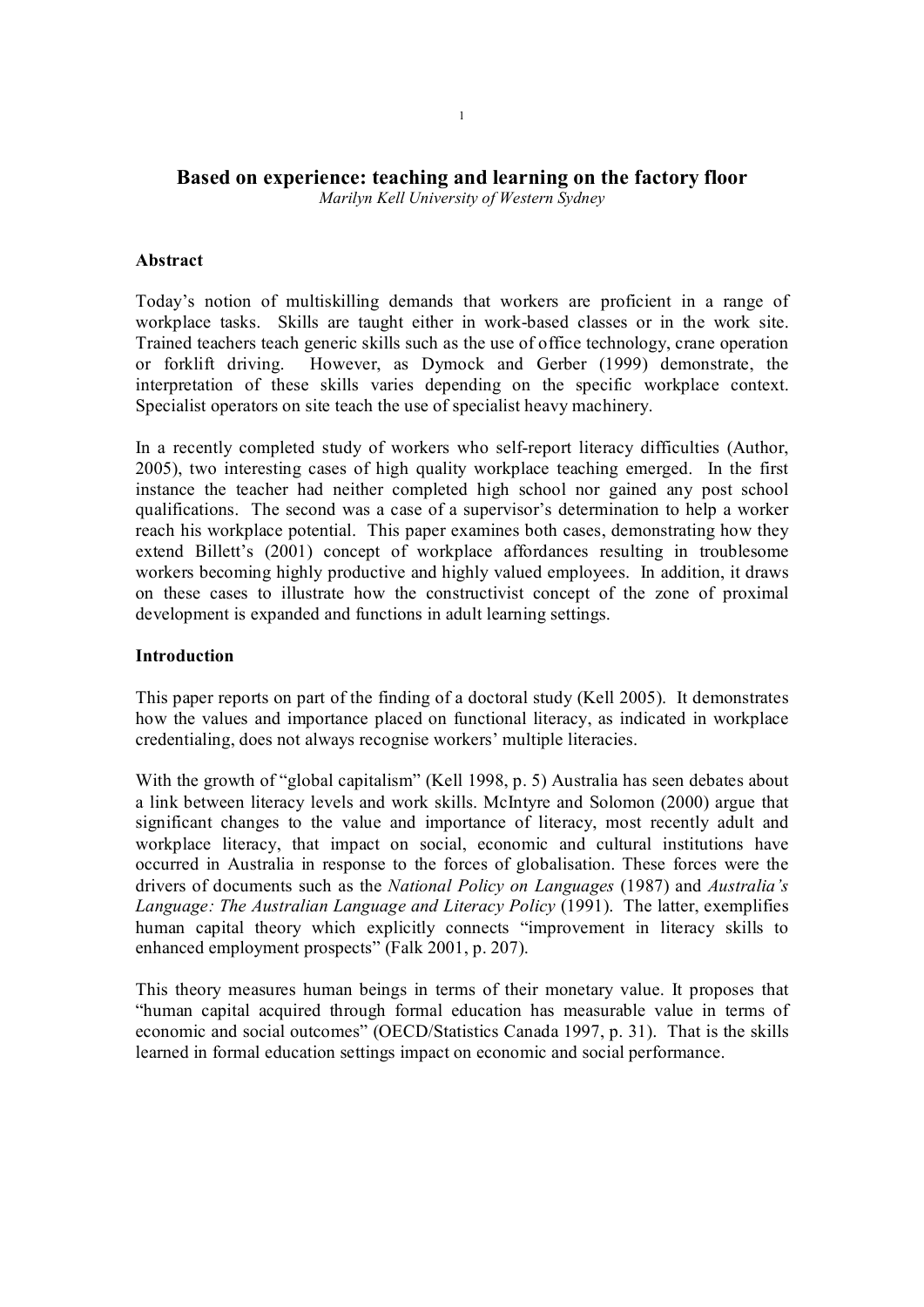#### **The Australian context**

As Australia has moved from a resource to a manufacturing and then an information technology economy, the debate around literacy as an indicator of human capital has gained momentum (Lo Bianco 2001). In response, workplace literacy has evolved, relatively recently, from the field of adult literacy as a result of "the coupling of new discourses about work and workers' skills with the functional literacy discourse" (Castleton 1999, p. 17). In this dominant discourse on the role of literacy at work, the workplace is seen as the canvas on which actions are depicted. Inherent in this is a notion that workplace literacy can be taught as a set of decontextualised skills designed to enhance productivity (Gowen 2001). Such an approach "focuses only on job-related tasks developed by management and outside experts" (Folinsbee 1995, p. 64) that assume a universal set of skills applying across jobs, people and social structures (Gowen 1992: 130). In Australia these assumptions became policy with the introduction of competency based training (CBT), the framework for workplace training programs.

Embedded in the competencies, literacy is regarded as a set of individual, stand-alone, linear and sequential skills "necessary to complete particular tasks" (Castleton, 1999, p. 11) and demonstrate capability. Adult literacy teaching models, such as this are, characteristically, often "based upon classroom strategies initially designed for children" (McHugh, Nevard & Taylor 2001, p. 183; see also Falk & Millar 2001). The use of school-like techniques which have little regard for the "multiplicity of literacies for different purposes in different contexts" (Watson, Nicholson and Sharplin 2001, p. 16) that are characteristic of the workplace is the basis for a major criticism of workplace literacy teaching in a CBT model.

Folinsbee (1995 p. 64) argues that reductionist models do not reflect the needs of individuals or "the complex ways in which people perform work". (Kell (2000 p. 3) contends that workplace training programs serve only to reduce "broader notions of literacy, focussing on individual improvement". This view is supported by Brown (2000 5), who describes vocational education in Australia as "too narrowly conceived, instrumental, derived from technicist notions of work, corporate in a number of senses, hegemonic and undemocratic". The result is that workplace teaching has become typified by the use of increased levels of text-based material in decontextualised settings and learning has been "defined as the ability to recognise the appropriate information and copy this into the appropriate space on the assessment sheet" (Brown 1992, p. 41). In short, workplace knowledge has been reduced to mastery of a narrow and specific set of decontextualised skills that need to be demonstrated to obtain the next 'ticket' and generate further status and recognition.

#### **The study**

Impetus for the study arose from two sources. The first was my earlier work with a group of adolescents who struggled with literacy (Kell 1997). The second was a media and political campaign in the late 1990s about a decline in literacy standards and its effect on employment and national productivity. Spending time around my father's timber mill as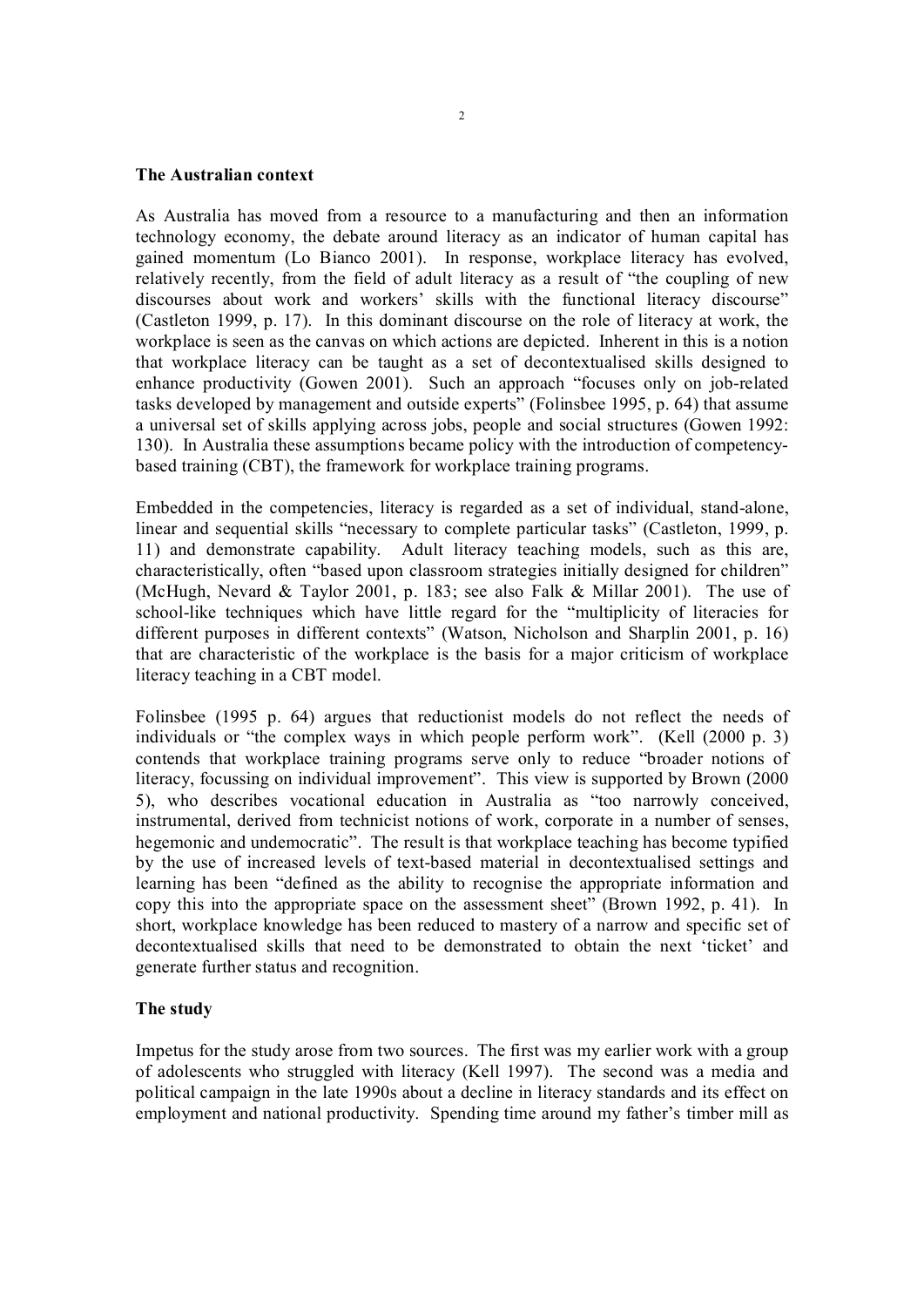a child I became aware of the numbers of workers with poor literacy. I wondered how they survived in the workforce at a time when literacy and workplace productivity were explicitly linked.

Workers who are deemed to have inadequate literacy skills have a difficult time advancing in the workplace under a CBT system, particularly one in which literacy achievement is embedded. This is because they are considered to have limited ability to generate and reproduce texts as assessed by the National Reporting System (NRS) framework. Working from a sociocultural perspective I investigated the uses of literacy by nine men who selfreport literacy difficulties. The cases of two men, James and Stalin<sup>1</sup>, demonstrated workplace teaching that went beyond a focus on qualifications and documentation. The training offered by or to them relied heavily on the socially and culturally interactive processes inherent in their particular work sites.

## *Methodology*

This was a qualitative study. Essentially, it developed an in-depth analysis of multiple cases, drawing extensively on the narratives of nine primary participants over several sites. In exploring "the meanings of behavior, language and interactions" (Creswell 1998, p. 58) of individuals in social situations, the methodological approach of this study also appropriated some elements of the ethnographic tradition. In addition, the use of interpretive analysis of the narrative data was typical of the biographical tradition, allowing the researcher to use interview data to isolate and analyse particular critical moments in a person's life to explain individual trajectories (Creswell 1998). The lens through which this data was analysed was *Communication, collaboration and culture: The national framework of adult English language, literacy and numeracy competence* (Cope and associates 1995). This framework was selected as an appropriate analytical instrument because of its emphasis on text and task (p. 58) as opposed to the NRS focus on text. Through an iterative three-stage process the individual cases were reduced to a single statement.

Data for the study consisted of a series of audio-taped, open-ended interviews with each of the primary participants (45 interviews in all) resulting in narratives of workplace learning experiences, which were initially analysed on an individual case basis and then across cases. Supporting evidence for triangulation of these narratives was also in the form of eleven open-ended interviews. Snowball (Lincoln and Guba 1985; Morton-Williams 1993; Patton 1980 & 1987; Robson 2002) or "chain sampling" (Miles and Huberman 1994 p. 28) enabled primary participants to recruit secondary participants for this aspect of the data collection.

Participants for the study came from two cities in two states in eastern Australia. Gatekeepers, who were asked to seek out individuals who matched specific criteria, recruited the primary participants. These criteria included: entering the workforce with literacy skills that they considered insufficient for the job they were doing; holding full

 $<sup>1</sup>$  All names are pseudonyms chosen by the participants.</sup>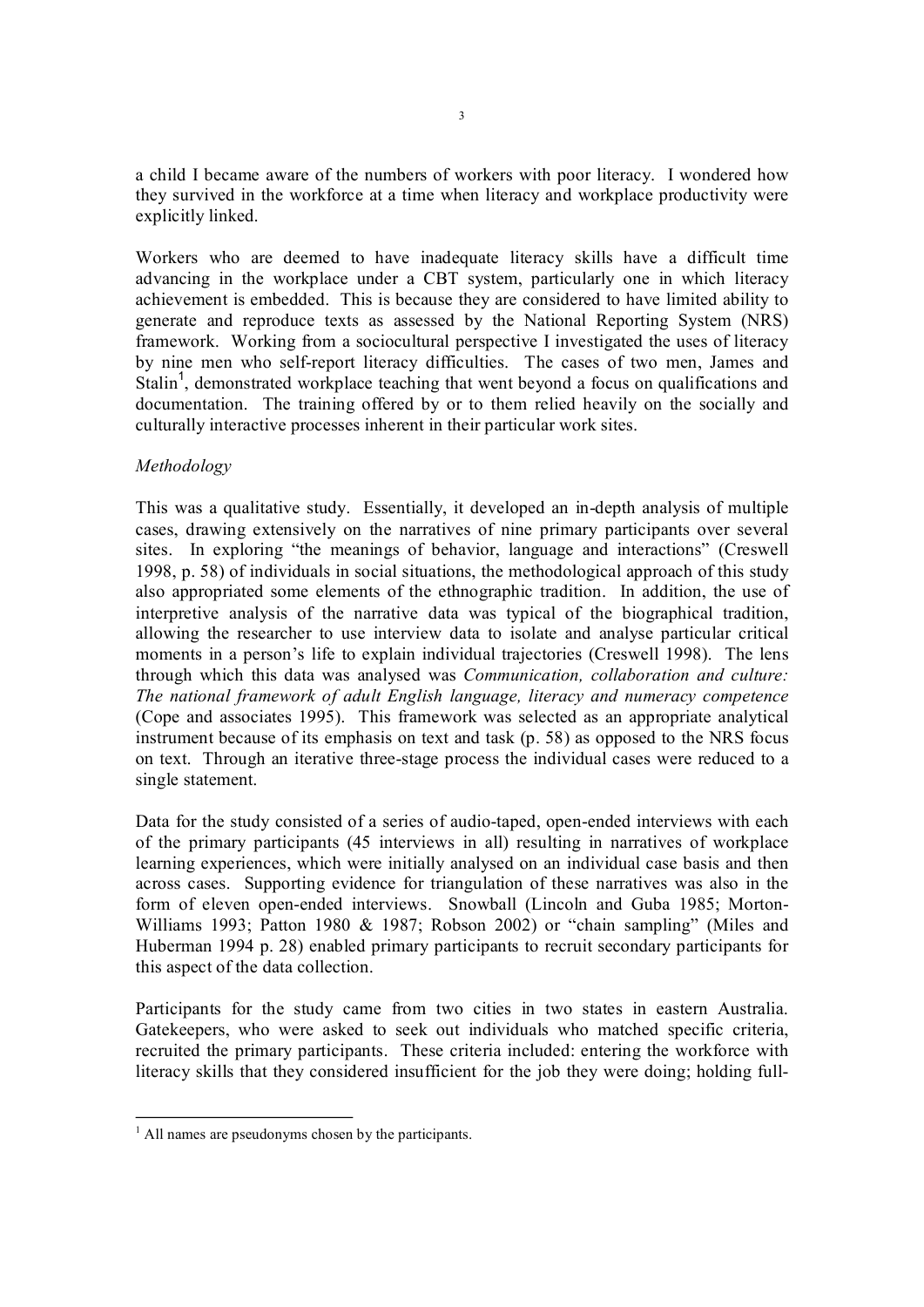time employment for a sustained period (at least two years) at the date of recruitment; being over the age of eighteen; and being a native speaker of English.

The occupations of the primary participants ranged from assembly line to clerical. None had completed high school, although four had left school prior to year 12 to take up apprenticeships. The others had no formal post school qualifications. In age they ranged from early 30s to late 50s.

James and Stalin worked in different sections of Firebrand, a large heavy machining complex. At the commencement of data collection in April, 2000 James had been employed by Firebrand for 17 years. Stalin had been made redundant from Firebrand after 21 years. The next section will briefly introduce James and Stalin.

## *James background*

# In a single sentence James' supervisor, Mick, encapsulated his working life experiences: *We've taken a bloke who was fairly destructive to our business to being*

*very, very constructive for our business* (Mick<sup>2</sup>, Lines 141-143).

James' working experiences were shaped by events in his school years. He was placed in a class for students with lower abilities because of his poor literacy skills. In his estimation all but one of his teachers "didn't have a lot of patience if you couldn't keep up ... they just let you go" (James Interview 13 April 2001, Lines 18-20). He resented being put in the low ability class which allowed him to be identifies identified, labelled and stigmatised him.

James left school, aged fifteen, able to read "individual words but not sentences or anything like that" (James Interview 13 April 2001, Line 6). His "first job was a real bad experience" (James Interview 13 April 2001 Line 25) because he was teased about his poor literacy skills. On reflection he considered it was "lucky I could look after myself, really, 'cause they were real awful to me" (James Interview 13 April 2001, Lines 55-56). "Looking after myself" seems to be a euphemism for brawling or physical violence.

Having realised the power of physical violence during his short-lived apprenticeship, James continued this pattern in his next job at a glassworks. When the glassworks closed he became unemployed for approximately two years before commencing at Firebrand.

# *Stalin background*

This participant chose a distinctive pseudonym as a constant reminder that he was "someone that survived" (Stalin Interview 25 May 2001, Line 554) an inhumane (Stalinist) regime, that is school and school teachers. His memories of school are of "harassment [and] self-esteem problems" (Stalin Interview 26 July 2000, Line 5). Philosophically he recalled that he "got pretty wild and angry" (Stalin Interview 15 December 2000, Line 227) because he could not cope with being embarrassed when he

 $2^{\circ}$  Mick interviewed on 8 March, 2001.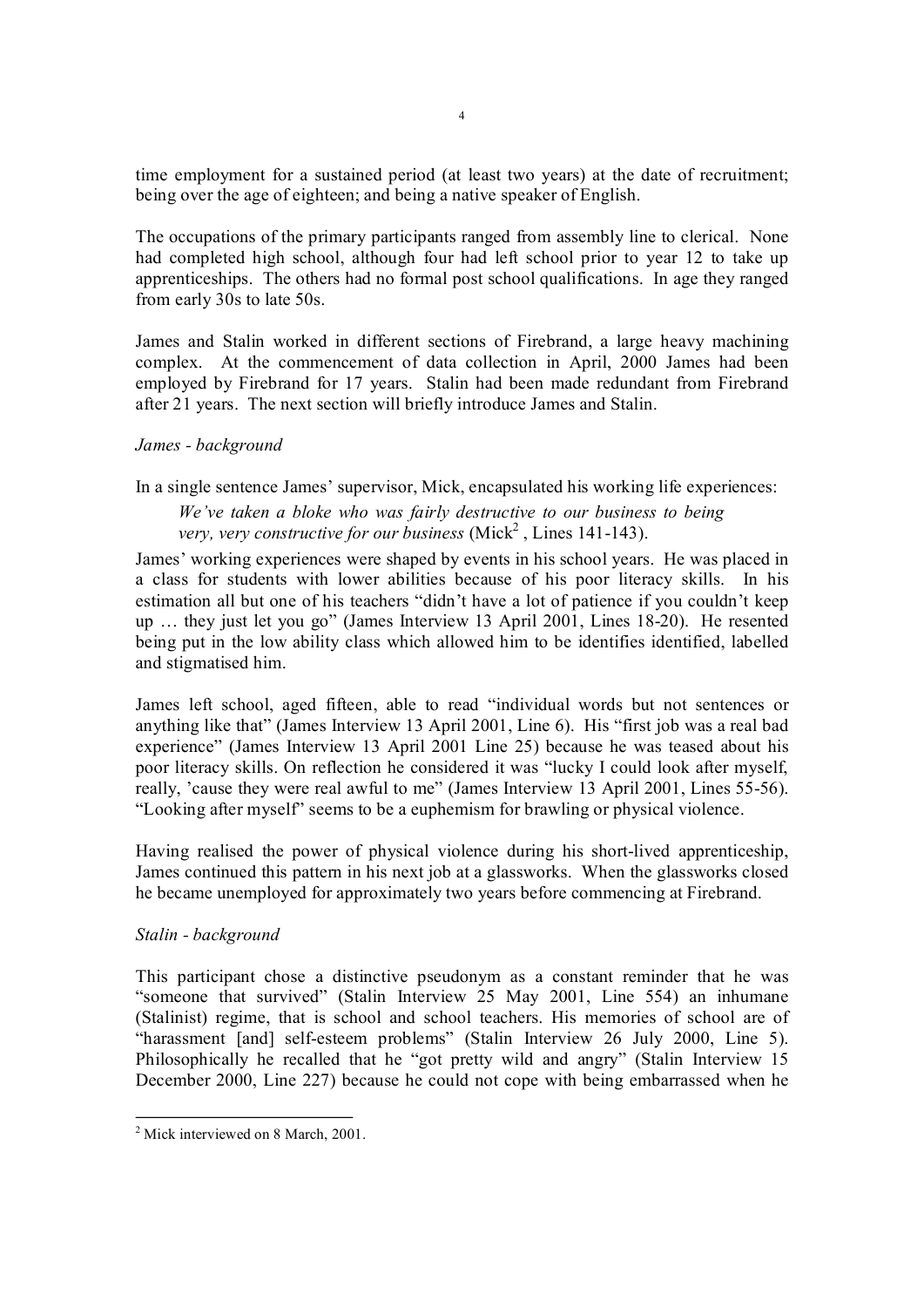was made to look foolish. His unruly behaviour resulted in punishments such as being removed to a storeroom or sitting in a corner with his back to the class (Stalin Interview 15 December 2000). This type of humiliation induced in Stalin a real fear of looking foolish or being embarrassed and a consequent timidity.

Stalin was the only participant in the study who received any formalised special tuition when he was at school. This resulted from his placement in a special facility for intellectually impaired high school students following many years of falling behind in the regular classrooms, although he has never been assessed as having an intellectual impairment. One legacy of the tuition was that he had good mechanical reading skills but lacked confidence in writing and comprehension (Stalin Interviews 26 July 2000 & 27 September 2000).

Stalin did not want to leave school, although he "didn't like school very much*"* (Stalin Interview 26 July 2000, Line 26). He worked in two or three short-term jobs before he found work with Firebrand where his father worked. He remained with that employer for 21 years until he was made redundant in July 2000 and also remained living at home with his parents.

# **Learning at work**

At Firebrand both James and Stalin continued the behaviours they had learned. James was teased and bullied at work and reacted accordingly. "When you had arguments or anything, you settled it. Like you just went out the back and settled it and no one was worried" (James Interview 15 December 2000, Lines 337-338). As a consequence "he had a history of disruption" (Mick, Line 113). Stalin was timid and compliant. As he was shifted from workshop to workshop he tried to maintain a low profile by engaging in low skilled tasks such as sweeping the floor. Both were anxious to hide their literacy difficulties from their colleagues because "you don't want people to know that you didn't read" (James Interview 10 March 2001, Line 334).

### *James – at work*

Despite his propensity to settle arguments by fighting, over the years James became highly skilled in operating a machine that made barbed wire (the "barb machine") and had, by default and not certification, become a senior operator.

However, around the end of the 1990s (fifteen years into his time at Firebrand) an incident occurred at work that changed the way James perceived his role in the workplace. He described this incident and his colleague, William, confirmed it, noting the "huge change" (William <sup>3</sup>, Line 65) it had made in James' attitude and focus. In essence, despite their concerns about his disruptive behaviour, Firebrand management were forced to transfer James as the senior operator into a new area managed by Mick. Being new to the site Mick had not come in contact with James but knew him by his unfavourable reputation.

<sup>&</sup>lt;sup>3</sup> William interviewed on 8 March, 2001.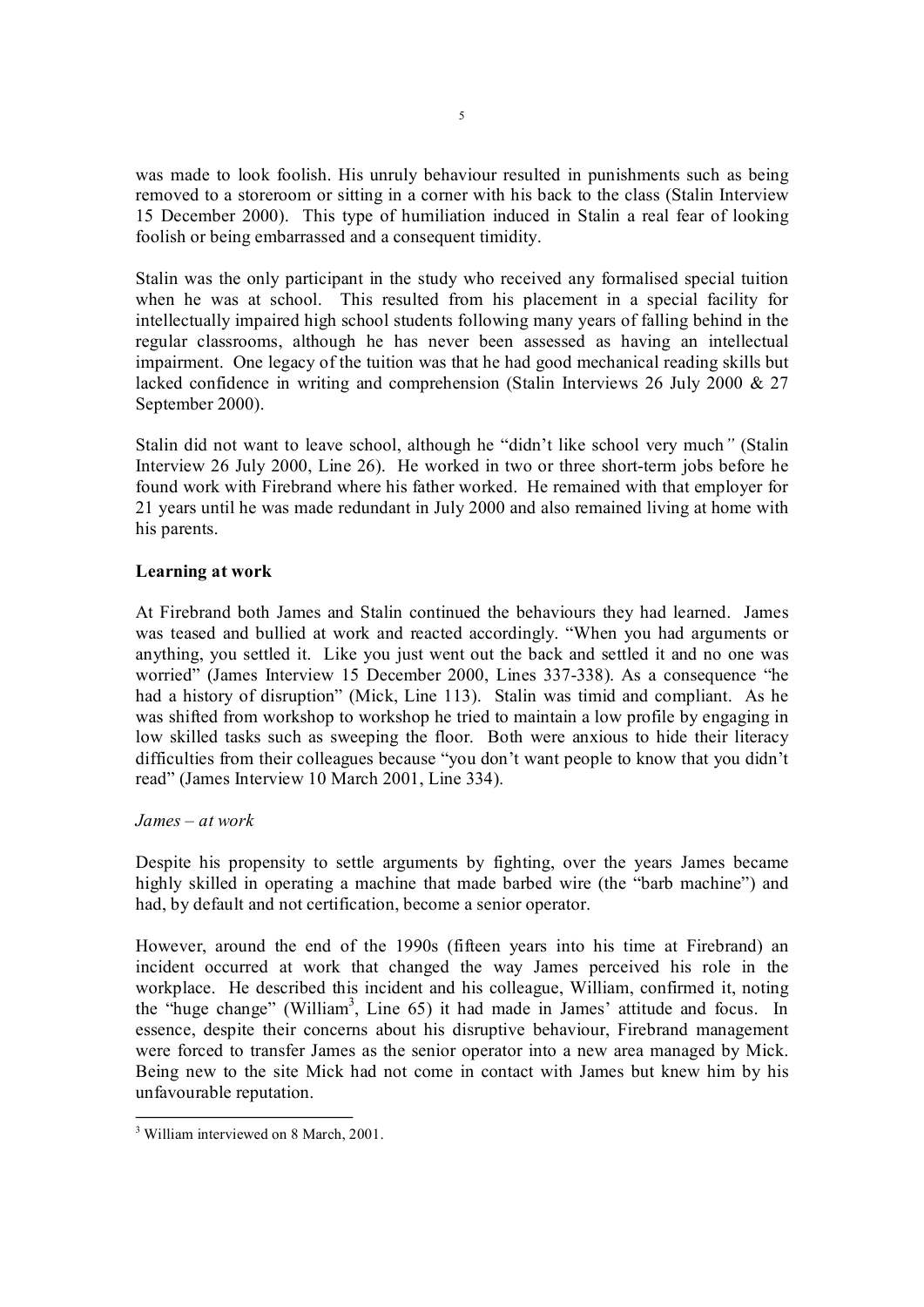#### *James a teacher*

As far as Mick was concerned transferring James to the new barb mill was an opportunity for a new start. The two had never worked together and Mick found that James' "behaviour was nothing like ... what people had said he was" (Mick, Line 121). Most importantly Mick felt he was able to manage James. By recognizing his senior operator skills and offering him opportunities to be responsible for and run the barb shop Mick found that he had a "very effective operator" (Mick, Line 120). One of the opportunities he was given was to teach novices how to operate the barb machine.

James described the following steps in his teaching process. First, he sits and chats with the learners to find out how committed they are, because: "if they're not real keen and that, well, you're going to have difficulties teaching" (James Interview 10 March 2001, Lines 15-16). He then shows them all the safety aspects of the machine. The next step is a demonstration of how to thread the wire followed by practice sessions.

He needs to be very patient at this stage because he recognises that novices are going to be "all thumbs and hands" (James Interview 10 March 2001, Line 34). Their awkwardness means that they have to be watched constantly and that they need time to grow accustomed to the procedure. Most trainees "are scared of the machinery and scared of the barbed wire" (James Interview 10 March 2001, Lines 49-50). William commented that:

*He's a good teacher… He teaches by showing. He's got a fair bit of patience. He doesn't mind going over things. I've seen him teach people. … and he shows them how to do it. He'll pull something to bits. "This is how you fix it. This is how you fix it" again and again. "Now you fix it".* (William, 116-121)

After one week the trainees feel more comfortable around the machinery and have learned to handle the wire with a *soft touch* (James Interview 10 March 2001, Line 46*)*. Probably the most important lesson of the first week is to be relaxed and comfortable around the machinery. James achieves this by being "very friendly … [and] making them [the trainees] talk and have jokes" (James Interview 10 March 2001, Line 59-60). At the end of four weeks of training he reminds the new operators that he is always available to help them with a problem because "a lot of things don't happen in that four weeks" (James Interview 10 March 2001, Line 78). Finally, he praises his trainees when they learn a step of the procedure without expecting them to mimic or exactly copy his every action. This attitude, that demonstrates an understanding that there is no one correct method means that James is now valued for his teaching skills. In Mick's opinion:

*His teaching skills are good. He sets a very high standard. He won't progress people through the process until they've learned each particular area of what he's trying to teach them to his satisfaction.* (Mick, Lines 94 97)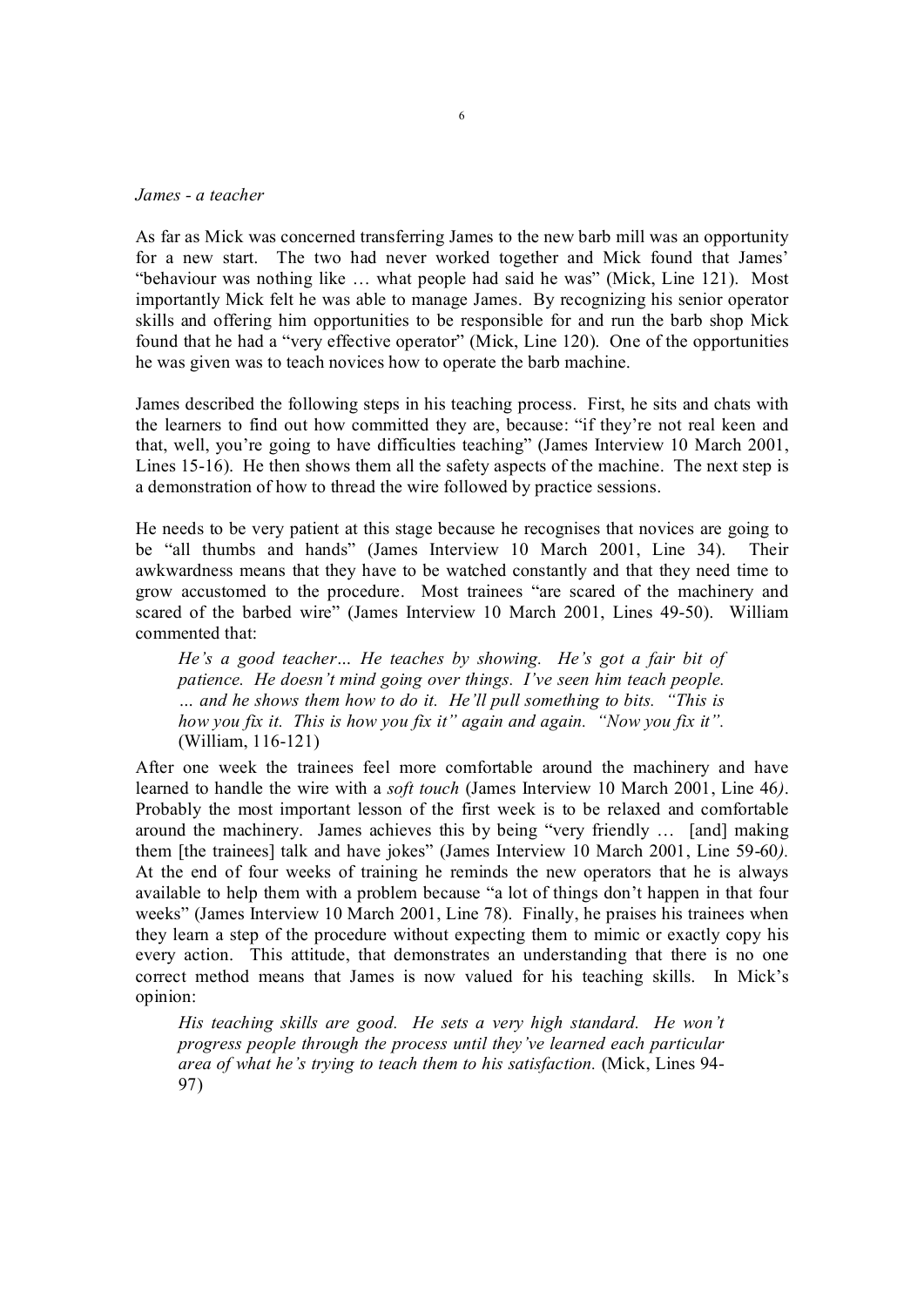#### *Stalin – at work*

After seventeen years at Firebrand Stalin was forced to find another job in the complex. He applied for and gained a position in the reconditioning yard where Ray was his supervisor. Stalin had maintained the habits he had brought with him to Firebrand and had developed a reputation of being slow to learn. It was his way of keeping out of trouble so that he was not bullied.

By the time Stalin arrived at the reconditioning yard his self-confidence was so low that, "he wanted to do nothing. … He didn't really want to get in there and do a real lot. Whatever was the simplest or easiest for him"  $(Ray<sup>4</sup>, Lines 349-351)$  would do, even sweeping the floor. Ray assessed him as being "scared [and] unsecure [sic]" (Ray, Lines 376378). The imperative for Stalin to achieve was that Firebrand announced the closure of part of the plant, including the reconditioning yard. Redundancies were to be based on the level of training gained. Already aware that Stalin had problems learning, Ray decided to take "him under my wing because he seemed like a person that needed a bit of coaching" (Ray, Line  $6$ ). It was an important decision that had long-term implications for Stalin.

### *Ray a teacher*

Although he had no formal teacher training Ray, as a leading hand, had *"*done a lot of courses  $\ldots$  to be  $\ldots$  a foreman [or] a supervisor" (Ray, Lines 13-15). Ray's philosophical stance, that with "a little bit of time and little bit of encouragement [most trainees] seemed to go a lot further than what they [had believed they could]" (Ray, Lines 59-60). He noted that over the years he had seen workers who reacted negatively to impatient supervisors. In his experience giving "them a little bit of time and little bit of encouragement<sup>"</sup> (Ray, Lines 59-60) resulted in better than expected outcomes.

However, Ray knew that, in an era of multiskilling, Stalin "had to start from the bottom and … go from Level 1 to Level 3" (Ray, Lines 3940). Achieving Level 3 entailed learning many new skills including the operation of heavy machines such as cranes and grinders. It would not be an easy task. Ray was to discover that with encouragement Stalin could learn new skills:

… *but he always needed a little bit of help to get along. So therefore it wasn't just necessarily just showing him once or twice. It was showing him quite a few times how to do things. And in some aspects of it tended to get like a little bit annoying, …'Cause you could actually show him things one day and the next day he was back asking the same questions. So you had to be … fairly persistent … with him because … it could get annoying. It could get a bit frustrating. (Ray Lines 4855)*

He decided to set targets for Stalin which he "never thought that he couldn't do" (Ray, Line 117) even if it took longer than other workers. From Stalin's perspective Ray's "expectations of me workwise were far more than I thought that I could do" (Stalin

<sup>&</sup>lt;sup>4</sup> Ray interviewed on 9 March, 2001.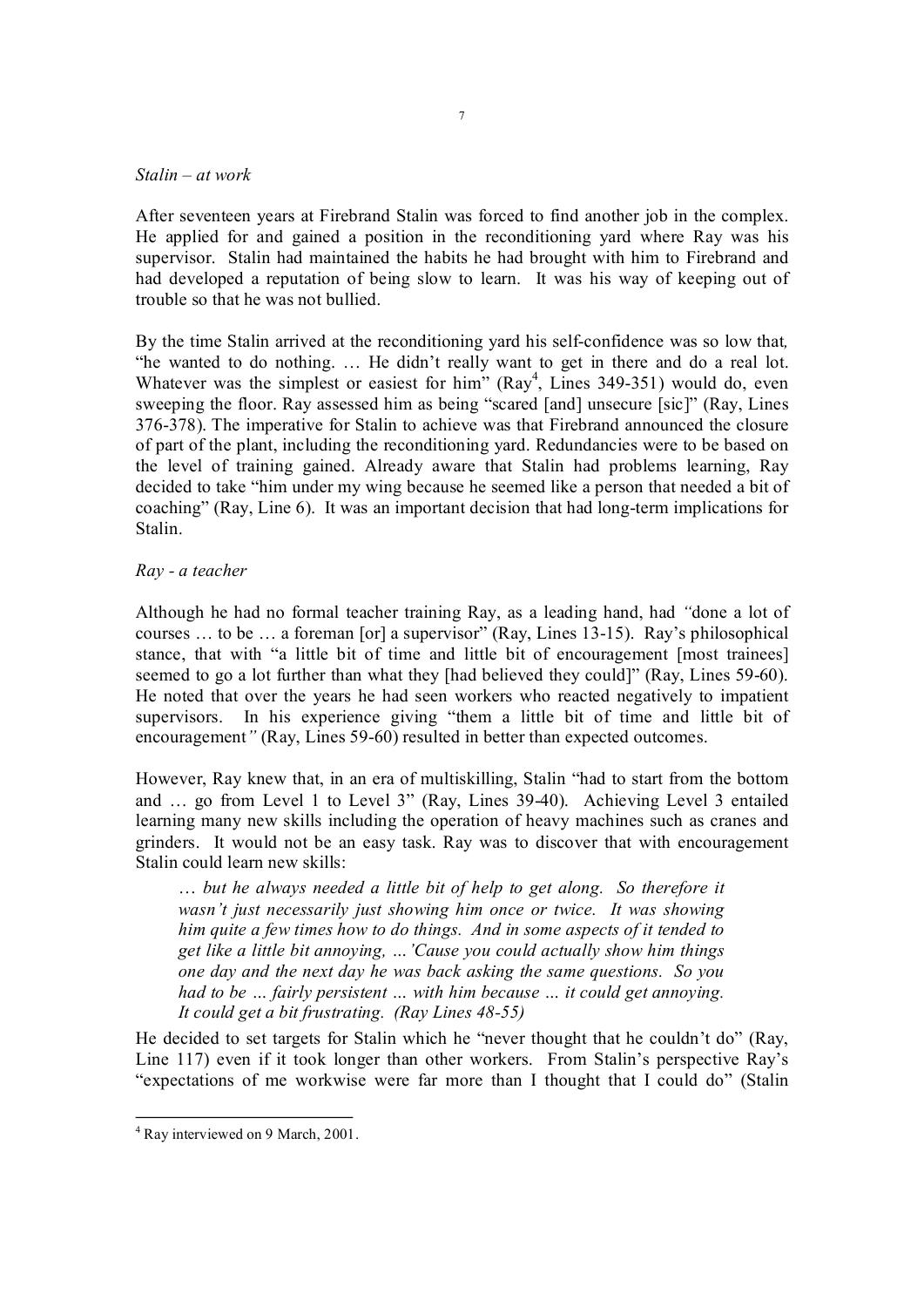Interview 6 March 2001, Lines 255-256). Ray's approach to Stalin was: "If you can show me that you're interested and you've got the enthusiasm to do it, you've got all my time and I've got plenty of time to give you" (Ray, Lines  $119-121$ ).

Unsurprisingly, Stalin cited patience as Ray's strength. He was called on many times to exercise patience in the years that he worked with Stalin, who "seemed to lose things … he could do it one day and then the next day he mightn't have been able to do it" (Ray, Lines 112-114). Despite this Ray responded relentlessly, sometimes twenty or more times in an effort to ensure that Stalin understood how to operate a particular machine. In addition he patiently tutored Stalin when there was a maintenance issue with a machine, as this extract illustrates:

*Sometimes he'd just come back to you and say, "Look, I've done this. It's not workin'." … and I'd go down and I'd say, "Well." He said, "Well, I can't understand why it's not going." And I'd say to him, "Look, we'll go and have a look around the machine," because that was part of your job to do it. And then we'd go and have a look at it. And I'd say, "But the grinder hasn't been filled." And he'd say, "But I did do it in the morning." And I know what he told me was true. But what he'd actually done would've been in the reverse. So he hasn't actually filled it … because he hadn't done it properly.* (Ray, 96-106)

It is important to note here that Ray did not undertake the repair for Stalin or tell him how to do it. He insisted that Stalin verbalise the problem solving process. One outcome was that Stalin began to take responsibility for his actions.

As Stalin progressed through Levels 1 and 2 Ray was always there. He kept convincing Stalin he could achieve at higher levels. He believed that Stalin was trainable and that when he achieved a goal he should be recognised, nor did he expect Stalin to thank him:

*I said, "You've done it yourself." And to me that meant more to him and then when he come back in the next day or the next, he was ten times better than what he was* [previously]. (Ray, Lines 541-543)

Stalin demonstrated to Ray that, once trained, he could "complete tasks independently … find and access familiar and unfamiliar textual and other information sources as necessary and ... understand how [his] work activities fit[ted] into the overall goals and practices" (Cope and associates 1995, p. 49) of the reconditioning yard.

One of the issues Ray had to contend with was Stalin's timidity and fear, a legacy of his school years. "It'd only take that one person to put him down and his confidence dropped so quickly" (Ray, 543-544). Stalin had little conception of positive group dynamics, would not willingly attempt new tasks and was fearful that everyone in the reconditioning yard would ridicule him if he made a mistake. As Ray observed:

*that sort of thing seemed to worry him. He thought that he was the only person in that yard that somebody was laughing at because he buggered up. But they weren't* … *but he took it more personally, I think.* (Ray, Lines  $401-403 \& 408$ )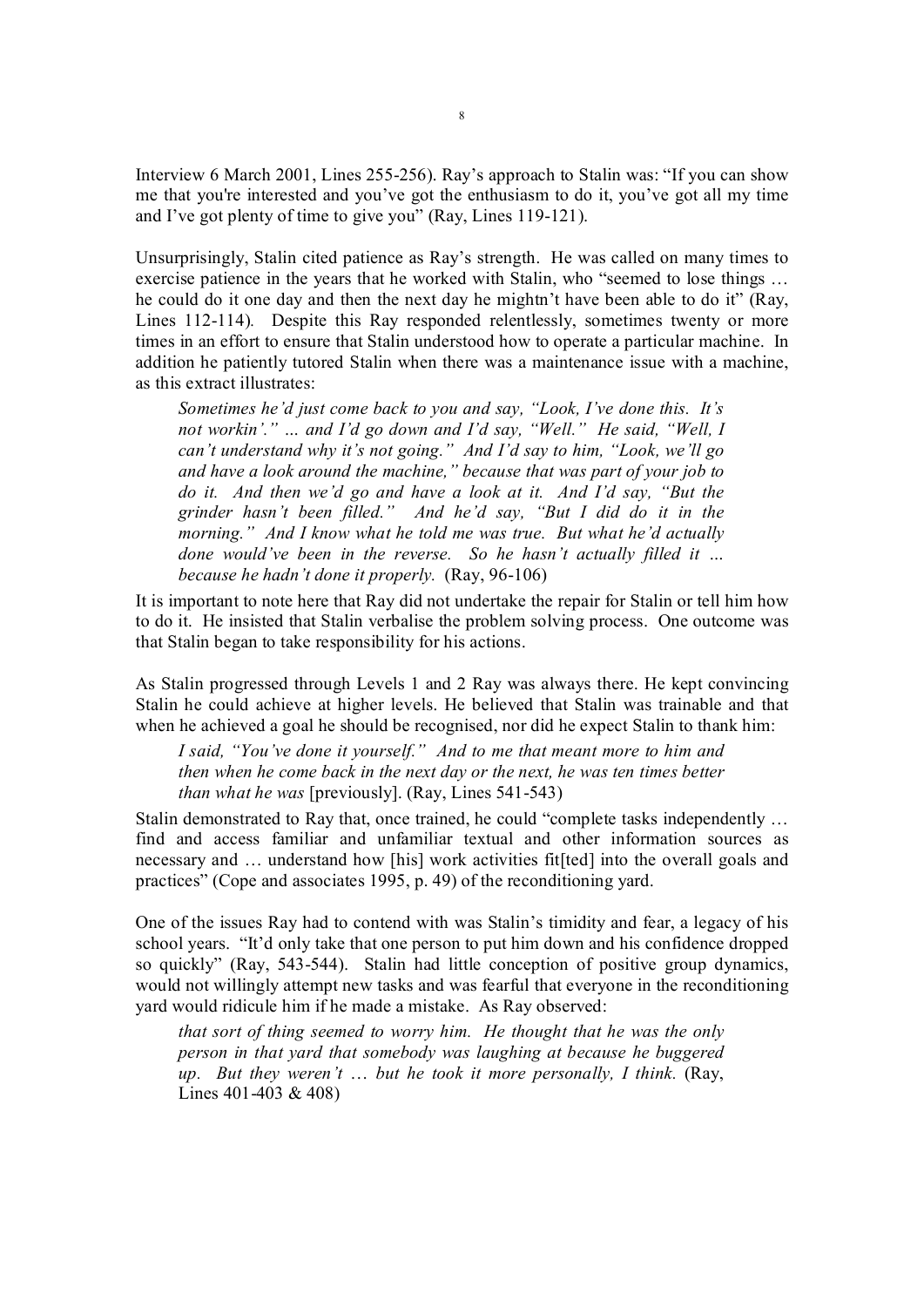On occasions Ray had to point out that other team members had made mistakes that others had laughed at. Understanding that mistakes were natural and normal helped Stalin to deal with this lack of confidence.

Gaining vocational certificates also built Stalin's confidence. The more certificates Stalin gained the more confident he became of his own ability:

*He … went from working just say basically on the floor, to grinders, to crane driver, to thermomatic operator, to inspector, to all these things he, sort of, as he kept going and he kept building on it his confidence built more and more all the time.* (Ray, Lines 226-229)

As a result of his increased confidence Stalin began to demonstrate higher order skills of analysis and negotiation. This was evidenced in his work on the Transitional Steering Team (TST), the committee charged with establishing *infrastructure* (Stalin Interview 15 December 2001, Line 192) to facilitate an easy transition, managing the closure of the plant and the redundancy of the workers. Ray asked Stalin to attend TST meetings even though Stalin believed he had nothing to contribute. In order to gain the best redundancy conditions for himself and his colleagues he became a very active member of this committee. Stalin became so committed to the TST that eventually Ray handed over responsibility for the reconditioning yard on the committee to him.

These narratives have provided an outline of the teaching methods of two successful workers who do not have teaching qualifications. The next section analyses aspects of their teaching strategies that suggest why, from a sociocultural perspective their strategies work.

### **Analysis**

The narratives of and about Stalin's teacher, Ray, and James teaching have several similarities even though they are told from different perspectives. The commonalities are an awareness of the student (in terms of background and needs), time, patience, recognition that everyone makes mistakes, belief in their students' ability to learn, and an imperative for students to take responsibility for their actions. The last of these, the importance of students learning to take responsibility for their actions is an indicator that teaching and learning in these two instances was built on a sociocultural rather than a behaviourist paradigm.

### *Learning from a sociocultural perspective*

Sociocultural theories of learning are premised on the recognition of "human cognition and learning as [being] social and cultural rather than an individual phenomena" (Kozulin, Gindis, Ageyev and Miller 2003, p. 1). Both James' trainees and Stalin were learning more than how to operate complex, heavy machinery—more than memorise routines and procedures. They were learning "machine knowledge" (James Interview 14/15 December 2000, Line 214)*—*to understand the machines and the cultural of the work setting. The latter was difficult for James who explained that the culture in the new barb shop required "the blokes to do just everything. … work twice as many machines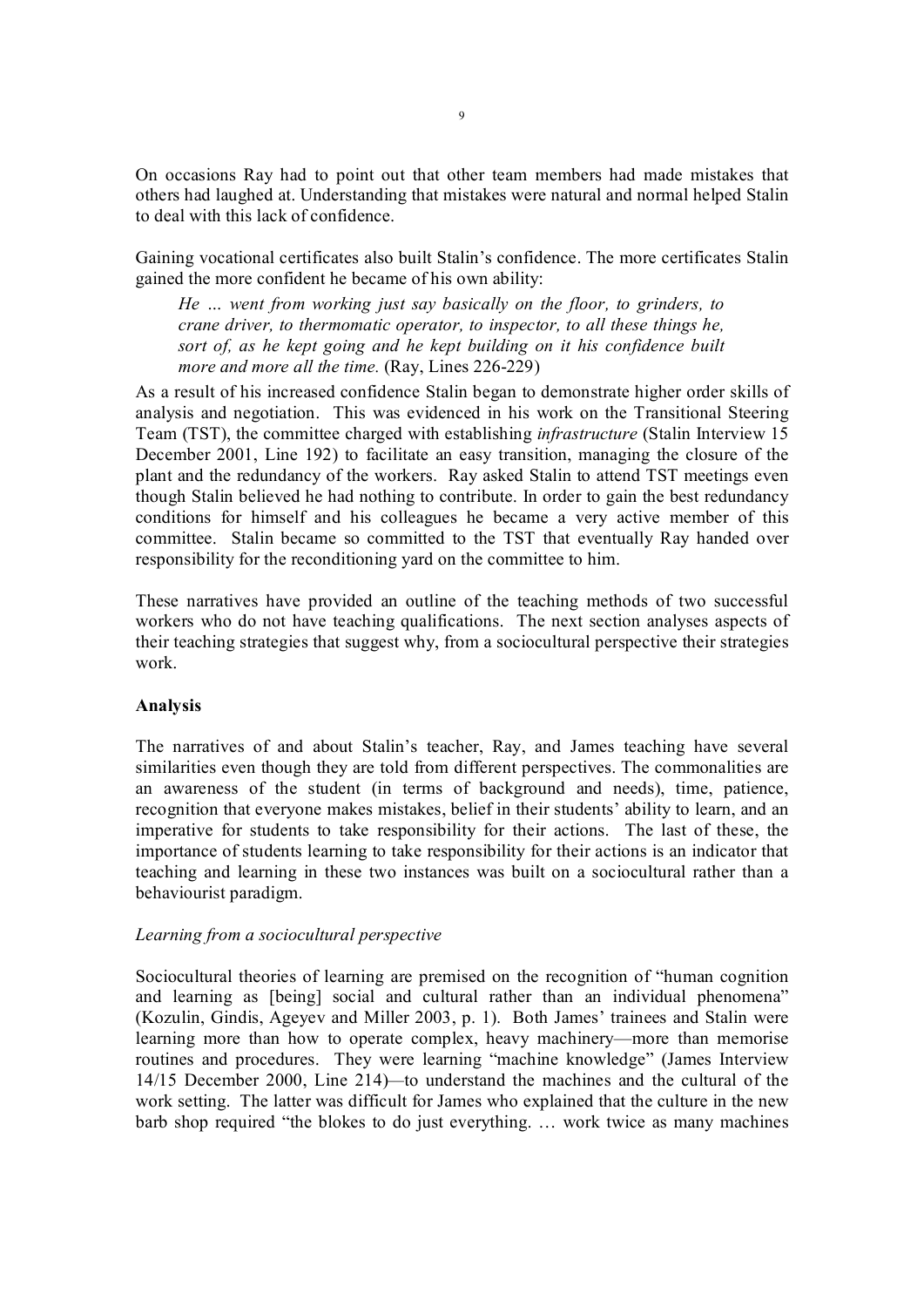and do everything until they dropped" (James Interview 14/15 December 2000, Lines 248 – 250. He failed one trainee because "I had a great feeling that he didn't wanta do it [work eight machines simultaneously]" (James Interview 10 March 2001, Lines 129-130).

Learning, from a sociocultural perspective, is "not simply the internalisation of knowledge and skills by an isolated mind" (Erickson 1996, p. 29). Research about the experiences of office practices graduates indicates that off-site learning of procedural skills may not be sufficient for the individual to function efficiently in the workplace. Learning from a sociocultural perspective involves complex social and semiotic interactions that are apparent in learning in the office and on the factory floor. Sociocultural theory is now widely used in educational research and pedagogy. Examples include second language learning (Donato 2000; Ohta 2000), learning disabilities (Gintis 2001), Authentic Pedagogy (Newmann and associates 1996); Productive Pedagogy (Education Queensland 2001; Lingard, Hayes, Martin and Christie 2003) and Effective Pedagogy (NSW Department of Education and Training 2003).

One of the early proponents of a sociocultural theory of development was Lev Vygotsky. Development, Vygotsky (1978) argued, has its basis in the social nature of the evolution and transmission of cultural traditions and symbols (tools and signs). Lower (elementary) mental functions are transformed into higher mental functions through the mediation of tools and meaningful signs (semiotics) in conjunction with social interaction. Learning, then, is a process of the individual moving from lower to higher mental functioning by means of the mediation of culturally constructed psychological tools and signs in social contexts (Vygotsky 1978). Borrowing from Pierre Janet (Valsiner 2000), Vygotsky demonstrated that mediation occurs twice. First, it is largely an oral and interpersonal process, involving small groups (usually dyads or pairs) (Valsiner and Van der Veer 2000). This aspect is apparent in the cases of James and Stalin where the teachers worked for varying amounts of time with the leaner. Second, as the individual acquires greater mastery and control of new skills, a process of mediation enables those skills to be internalised and appropriated. Skilled use of social and cultural tools and signs thus becomes an intrapersonal process. When James knew that his novices could operate eight machines competently he was satisfied that training was complete because the learner had internalised the processes that varied between machines. Likewise when Ray knew that Stalin could solve problems that occurred when operating specific machines he was satisfied that he had become a skilled operator.

Towards the end of his life Vygotsky demonstrated the practical application of this two step mediation process when he discussed the zone of proximal development (ZPD). Although not central to his theory the ZPD is "probably one of the most widely recognized" (Chaiklin 2003, p. 40), selectively borrowed (Valsiner 2003) and cited (Daniels 1996; Gallimore & Tharp 1994; Newman, Griffith & Cole 1989) of Vygotsky's concepts. To some it is "considered to be one of the major contributions of Vygotsky to the social educational psychology" (Valsiner 2003).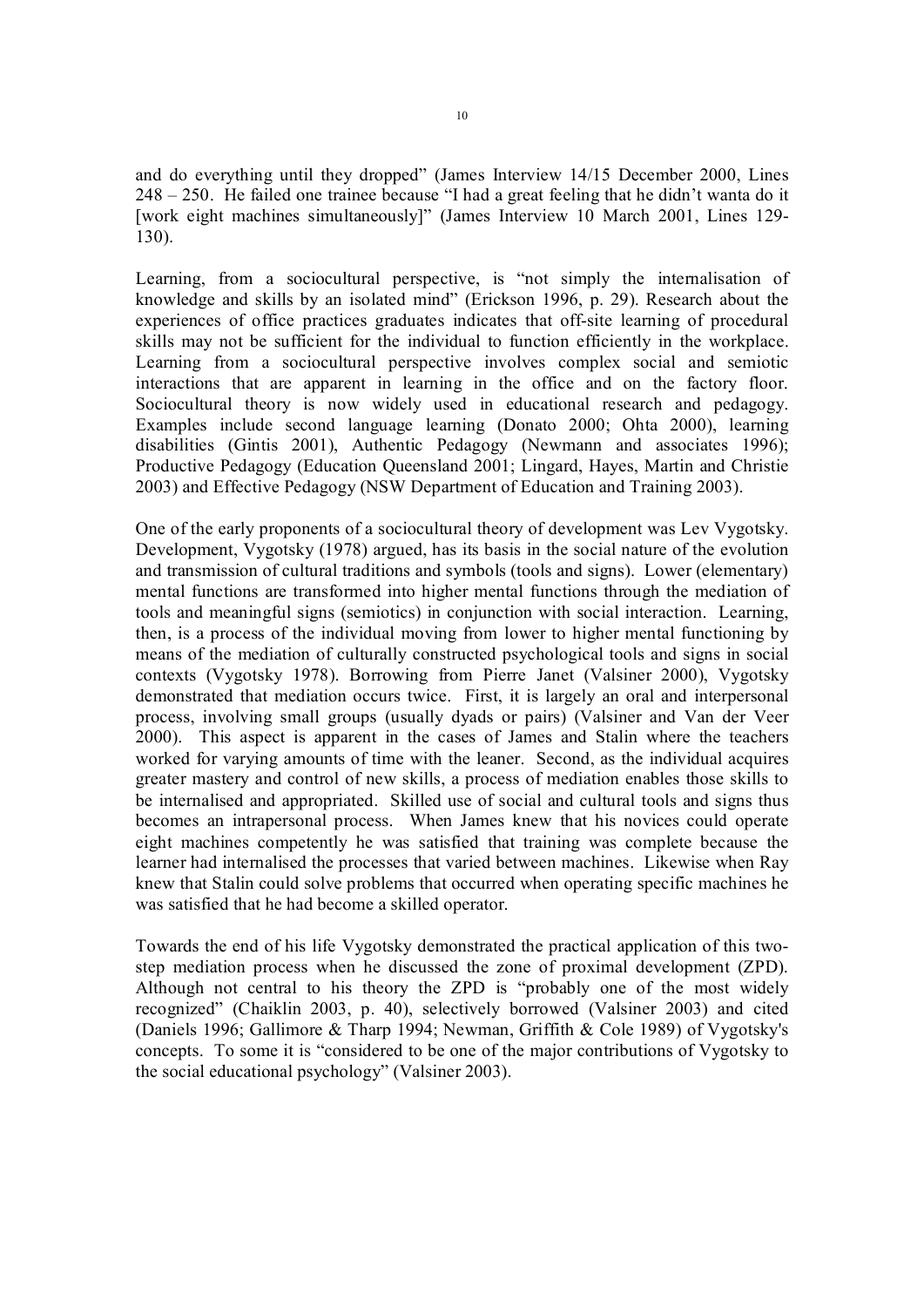Vygotsky argued that teaching and assessment should focus on future development, not past achievements. He explained the ZPD as:

the distance between the actual development level as determined by independent problem solving and the level of potential development as determined through problem solving under adult collaboration or with more capable peers. (Vygotsky 1978, p. 86)

*Sociocultural theory on the factory floor*

Both James and Ray used techniques that helped them to establish the actual development level of the novices they worked with. James made a point of discussing the task with each new trainee in order to determine his readiness to learn. In difficult cases Mick relied on James's judgement as to whether a man would *be teachable or not* (Mick, Line 475). Through observation of a trainee's *interest …* [and] *the way they handle the machinery* (James, Interview 10 March 2001, Lines 275-276) he instinctively knew if the training would be successful. Ray observed that Stalin was insecure and had a tendency to *run away from things* (Ray, Line 180) that he thought were too difficult or dangerous. Additionally he noted that Stalin lacked confidence, often commenting *"I can't do it."* (Ray, Lines 73, 80, 234, & 353) when asked to tackle a new task. Both Ray and James worked from the principle that when workers felt confident and competent with a particular machine they would be able to deal appropriately with problems that arose with the operation of that machine.

For James there were two goals of training. The first was the safe and efficient operation of a minimum of eight machines, running continuously. The second was working co operatively and collaboratively with other workers in the context of a small shift team of three operators. He would not consider that the training program was complete until these two goals were achieved or he came to the conclusion that the man was not trainable. As noted previously he valued for the thoroughness of the training he provides.

One of the major decisions James had to make was the degree of collaboration or assistance he needed to provide. He determined this on an individual basis, one reason why he did not have a strictly time-based program. This aspect of James' personality intrigued Mick. Despite possessing *a fairly short fuse James … seems to have some patience for teaching people* (Mick, Lines 473-474). It is one of the strengths of his teaching technique.

As has already been noted Ray found that Stalin rarely learned anything at first teaching. Frustrating as this was, the need to reteach was not significant to Ray. His focus was on helping Stalin to achieve a good redundancy payout. However, an unexpected outcome was that the more Stalin learned, the more confident he became.

### **Discussion**

ZPDs operated in the barb shop and the reconditioning mill. An essential element of any ZPD is assessment of the novice's knowledge and skills with and without assistance. The data demonstrated that both James and Ray assessed their trainees, albeit in an informal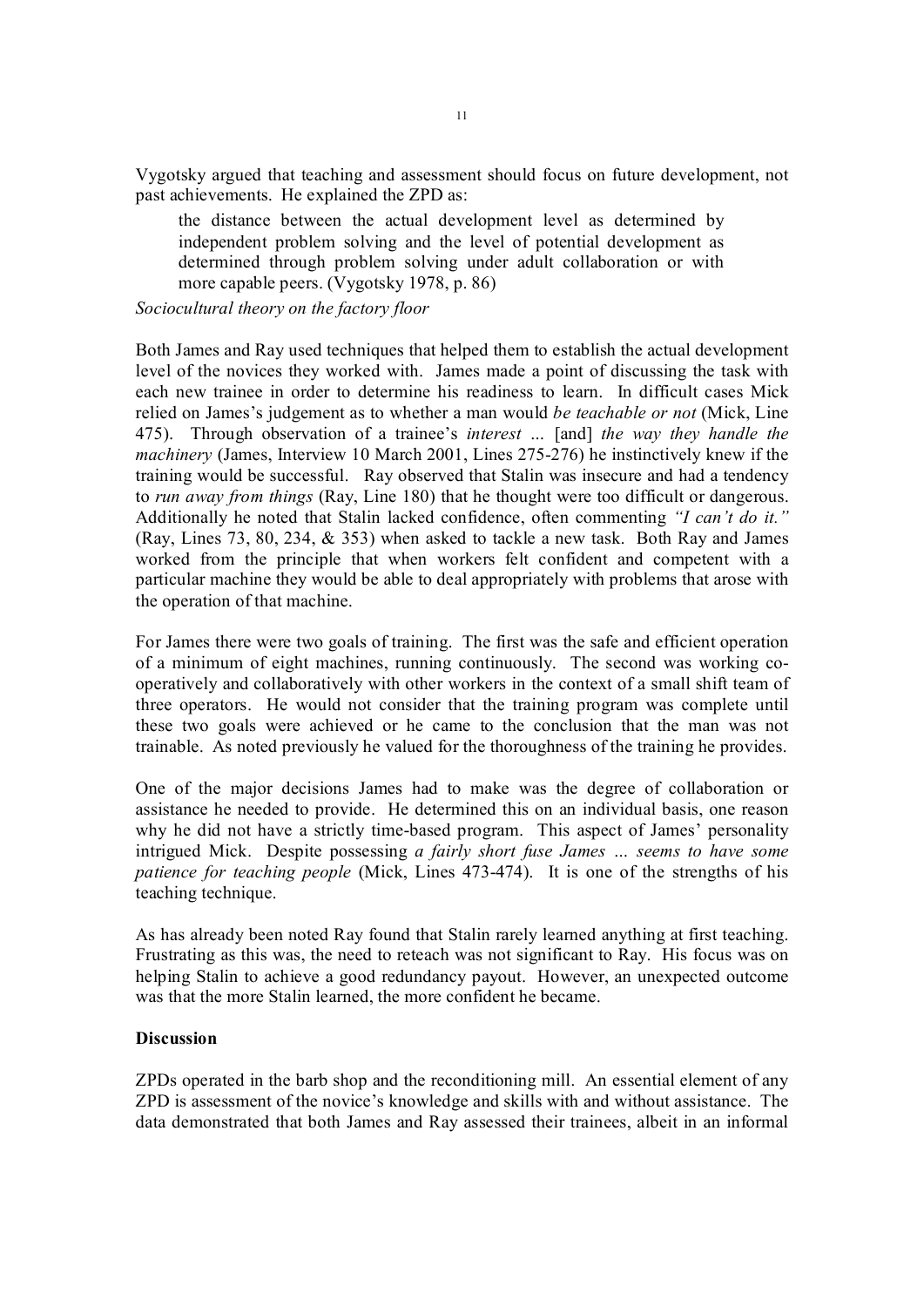fashion. Mostly assessment in the work site was observational and/or oral and assessed attitude, knowledge and commitment rather than knowledge of a structured set of skills.

Teaching in the barb shop and the reconditioning mill illustrated many of the concepts that underlie the ZPD such as learning preceding development and expert others guiding learning. However, it also demonstrated one of the criticisms of the ZPD that are currently emerging in the literature. Van der Veer and Valsiner (1991 p. 343) for example, "suggest that [Vygotsky] conceived of the environment as a static background to the dynamically developing child". Adult backgrounds are not static and the data demonstrated that the dynamic backgrounds of James and Stalin were vital for the development that occurred at work.

Analysed on the framework developed by Cope and associates (1995) and modified to include a nil competence level James advanced his levels of competence across all six aspects of literacy (Table 1). While his ability to teach effectively may be regarded as "machine knowledge" teaching required him to be consultative and collaborative, to work constructively in a team, to understand and promote the occupational health and safety aspects underlying the training, and to comprehend the goals of Firebrand in respect to changing workplace standards. Analysis of James story, of which teaching is only one aspect, demonstrate that he gained and demonstrated much more than "machine knowledge" without any major advance in functional literacy skills.

James explained that his approach to teaching derived from his school experiences. He felt disadvantaged because his teachers "relied on, like, what you could read and do things. They didn't explain a lot and you never picked anything up. You always missed parts" (Interview 4, 157-159). Literacy skills also impacted on his teaching techniques. Since he could not read the training manuals he taught using oral instructions and demonstration. He was confident that that his technique was superior to the training manual because he believed that it was not possible to read how to operate a complex machine (James Interview 19 March 2001).

| $1800$ T. Softwarted the called stages of components stor anno                                               |                           |           |            |             |              |             |             |           |  |  |  |
|--------------------------------------------------------------------------------------------------------------|---------------------------|-----------|------------|-------------|--------------|-------------|-------------|-----------|--|--|--|
|                                                                                                              | Task                      |           | Technology |             | Organisation | Identity    | Group       | Community |  |  |  |
| Collaborative                                                                                                | λ                         |           |            |             | λ            |             |             |           |  |  |  |
| Independent $\lambda$                                                                                        |                           | $\lambda$ | $\lambda$  | $\lambda$ w |              | λ           | λ           | λ         |  |  |  |
| Assisted                                                                                                     | $\lambda c \quad \lambda$ |           |            |             | λ            | λ           | Λ           |           |  |  |  |
| Nil                                                                                                          |                           |           |            |             |              | $\lambda c$ | $\lambda$ c | λ         |  |  |  |
| $Key: c = communication$<br>$w =$ writing                                                                    |                           |           |            |             |              |             |             |           |  |  |  |
| $\lambda$ = prior to working at Firebrand<br>$\lambda$ = working at the new barb mill<br>(Kell 2005, p. 256) |                           |           |            |             |              |             |             |           |  |  |  |

**Table 1: Comparison of James' stages of competence over time**

For Stalin to make the progress Ray expected, the focus had to be on the behaviours Stalin had learned at school — timidity, fear of ridicule and escaping from difficult tasks, rather than on the procedural skills of operating specific machines. Working in the principle that Stalin needed time and practice especially as "he was willing to have a go" (Ray, Line 126) when he found himself in a supportive environment, Ray became the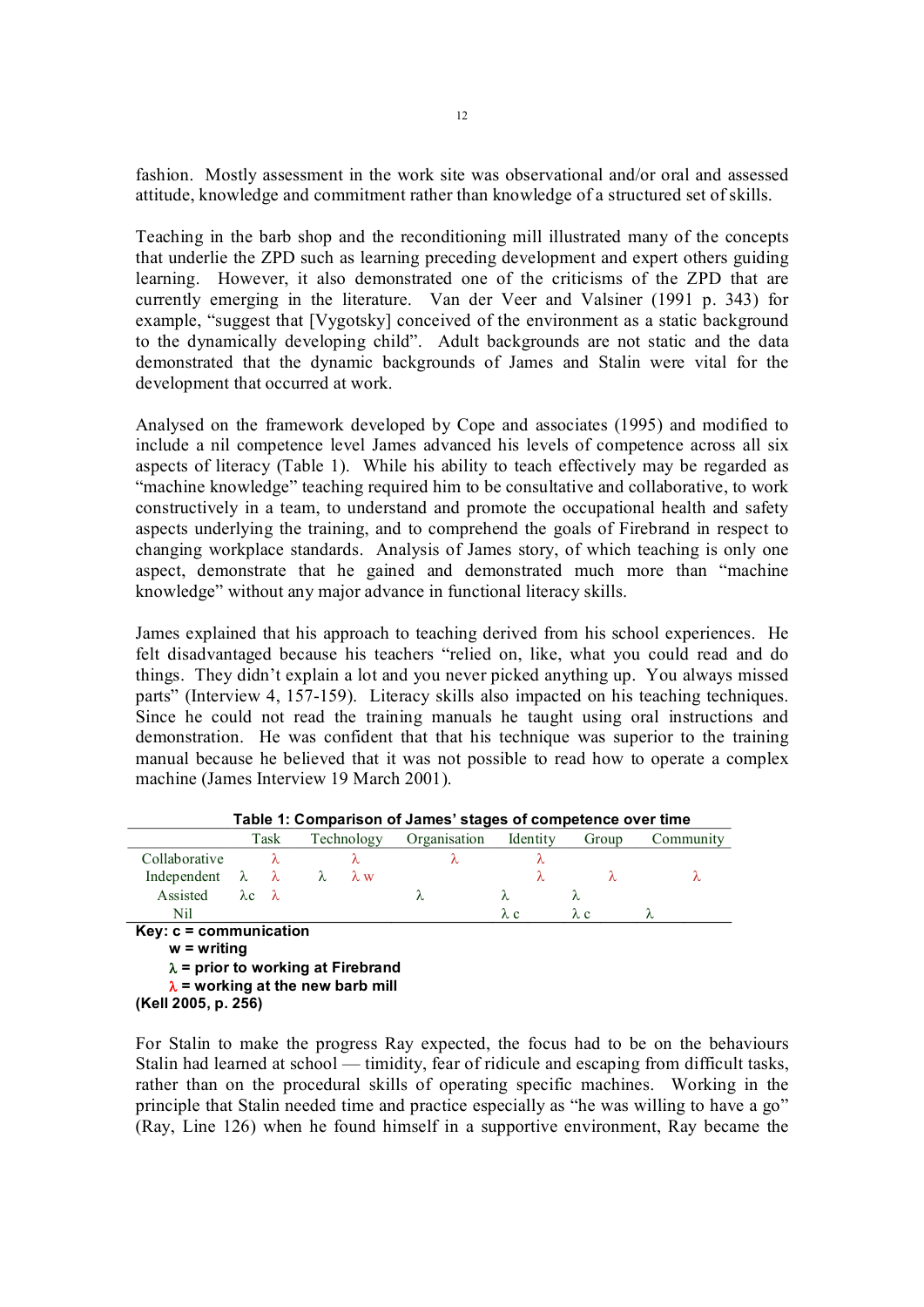mentor to whom Stalin turned. That Ray accepted this role instead of rejecting Stalin as a waste of time was also important in Stalin's development.

|                                                                                                                                               | Task<br>λ |           | Technology   |           | Organisation<br>λ |   | Identity<br>λ |  | Group |   | Community |  |
|-----------------------------------------------------------------------------------------------------------------------------------------------|-----------|-----------|--------------|-----------|-------------------|---|---------------|--|-------|---|-----------|--|
| Collaborative                                                                                                                                 |           |           |              |           |                   |   |               |  | λ     |   | λ         |  |
| Independent                                                                                                                                   |           |           |              | λ         |                   | λ |               |  |       | λ |           |  |
| Assisted                                                                                                                                      | λ         | $\lambda$ |              | $\lambda$ | λ                 |   | λ             |  | λ     | λ |           |  |
| Nil                                                                                                                                           |           |           | $\lambda$ co |           |                   |   |               |  |       |   |           |  |
| Key<br>$co = comprehension$<br>$\lambda$ = before starting at Firebrand<br>$\lambda$ = time in the reconditioning yard<br>(Kell 2005, p. 264) |           |           |              |           |                   |   |               |  |       |   |           |  |

Table 2 summarises the analysis of Stalin's story using a modified version of Cope and associates (1995) framework. Unlike James, Stalin had some functional literacy skills when he started at Firebrand. However, his time in the reconditioning yard under Ray's tutelage provided opportunities for Stalin to learn new skills and enhance others. Stalin also undertook classroom training, giving him the credentials to operate particular machines. As indicated by Ray, however, gaining the credential was only the first step for Stalin. As a consequence of the supportive culture in the reconditioning yard Stalin used the credentials to gain more expertise in the "doing" aspect of the task. So although Stalin was given a mark for the functional skills learnt in class, it was the contextual social and cultural ways of doing that allowed Stalin to demonstrate competence over a range of text-free aspects.

Recent research on sociocultural practices in the workplace has extended the notion of the ZPD. Billett (2001 p. 1), for example, described the intersection of the preparedness of workplaces to provide learning opportunities, individuals' uptake of those opportunities and the guidance and support available for learning as "workplace affordances". Although the term was used to describe successful formal workplace learning, the cases presented here indicate that workplace affordances may also be integral to successful informal factory floor learning. From the cases reported in this paper it is apparent that characteristics of both the setting and the trainers are vital in enculturating novices into the social and cultural mores of the setting. The challenge is to determine whether knowing about the setting, that is the social and cultural practices that exist in specific sites, is equally or more important than learning the procedures to operate machines.

## **Conclusion**

This paper has described two instances of learning on the factory floor. Drawing on data on two participants from a study of men who self-report literacy difficulties it has described teaching strategies that are representative of a sociocultural approach to teaching and learning. Further is has demonstrated how these experiences conform to recent arguments about Vygotsky's concept of the zone of proximal development.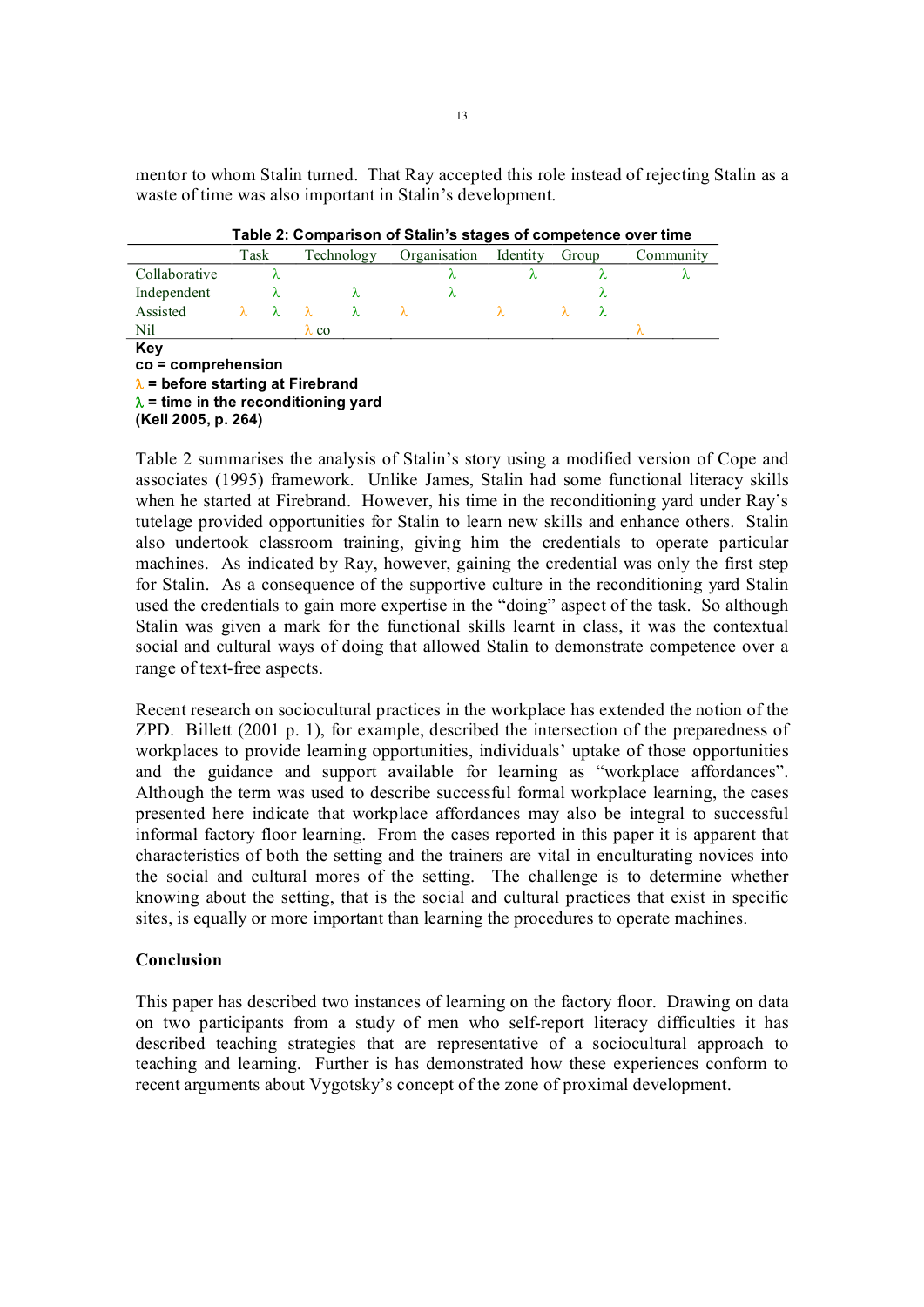Successful as the teaching strategies were, it is important to recall that neither of the "teachers" had any professional training in teaching. Indeed one of them, James, had limited literacy skills to the extent that he could not read training manuals or write lesson notes. There is no doubt that both of these men were excellent teachers. Ray for example worked long, hard and determinedly with the sort of student that might be rejected by schools. James was fortunate that Mick, his new supervisor chose to ignore the negative behaviour and poor reputation and focus on his knowledge and ability.

While the barb machine was highly specialised and could only be taught on site various aspects of the machines that Stalin learned to use could be studied in a decontextualised setting. Analysis of Stalin's story indicated that achieving NRS and CBT standards in the operation of a machine was insufficient for Stalin to reach the levels of higher order thinking that are indicative of internalised knowledge. Stalin only achieved this with the support of Ray.

Situations such as those described above have implications for the vocational education and training sector. First, how can the practical skills of workers with limited literacy skills, such as James, be formally recognised so that they are able to contribute to the productivity of their enterprises and the national economy. As long as functional literacy attainment is the measure of an employees worth and value, workers such as James who have so much to contribute will remain undervalued.

Second, how will the VET sector respond to the ongoing debate about the link between decontextualised, text-based workplace education and national productivity? Policy that links only functional literacy skills to productivity is blind to the uncertificated skills that are inherent on the factory floor. If Ray and James were not such instinctively good teachers Firebrand would have had to find other, possibly more expensive, training solutions. Surely it is time for the intuitive skills of talented workers to be recognised and the onesided nexus between functional literacy skills and national productivity to be broken once and for all.

# **References**

Billett, S. (2001). Workplace affordances and individual engagement at work. Research to reality: Putting VET research to work, 4th AVETRA Conference.

Brown, M. (1992). The competency agenda what does it mean for adult literacy and basic education? The right to literacy. National Conference of the Australian Council for Adult Literacy, Sydney.

Brown, M. (2000). Working towards a curriculum framework for work-related learning. Working Knowledge: Productive learning at work. University of Technology Sydney.

Castleton, G. (1999). Understanding work and literacy: (E)merging discourses at work. In Adult Literacy Research Network Research and Practice Series. Language Australia, Melbourne, Australia.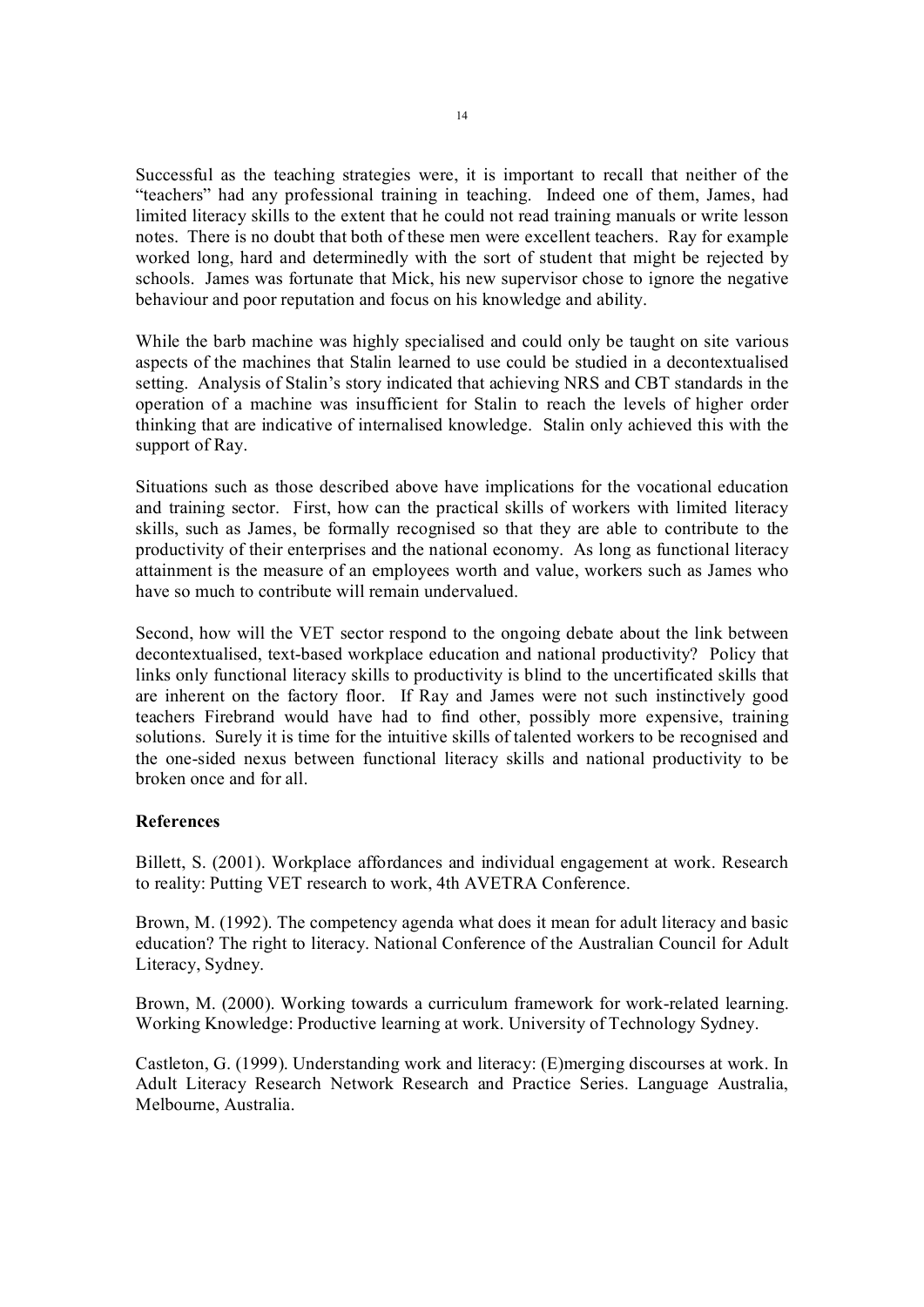Chaiklin, S. (2003). The zone of proximal development in Vygotsky's analysis of learning and instruction. In A. Kozulin, B. Gindis, V. S. Ageyev & S. M. Miller, (Eds.). Cambridge University Press, 39-64.

Cope, B., Kalantzis, M., Luke, A., McCormack, R., Morgan, B., Slade, D., Solomon, N., & Veal, N. (1995). Communication, collaboration and culture: The national framework of adult English language, literacy and numeracy competence. Centre for Workplace Communication and Culture, Haymarket, Australia.

Creswell, J. W. (1998). Qualitative inquiry and research design: Choosing among five traditions. SAGE Publications, Thousand Oaks, California.

Daniels, H. (1996). Introduction. In H. Daniels, (Ed.). An introduction to Vygotsky. Routledge, London, 1-27.

Australia's language: The Australian language and literacy policy. (1991). DEET (Department of Employment Education and Training), AGPS, Canberra.

Donato, R. (2000). Sociocultural contributions to understanding the foreign and second language classroom. In J. P. Lantolf, (Ed.). Sociocultural theory and second language learners. Oxford University Press, 27-50.

Dymock, D., and Gerber, R. (1999). Learning in the classroom and in the workplace: An exploration. Changing Practice through Research: Changing Research through Practice, 7th Annual International Conference on Post-compulsory Education and Training.

Education Queensland. (2001) Queensland school reform longitudinal study: Teachers' summary. Retrieved 26 October 2004 from http://education.qld.gov.au/public\_media/reports/curriculum-framework/qsrls/

Erickson, F. (1996). Going for the zone: the social and cognitive ecology of teacherstudent interaction in classroom conversations. In D. Hicks, (Ed.). Discourse, learning, and schooling. Cambridge University Press, 29-62.

Falk, I. (2001). Sleight of hand: job myths, literacy and social capital. In J. L. Bianco & R. Wickert, (Eds.) Australian policy activism in language and literacy. Language Australia, Melbourne, Australia, 205-222.

Falk, I., and Millar, P. (2001) Review of research: literacy and numeracy in vocational education and training. NCVER, Learbrook, SA.

Folinsbee, S. W. (1995). Workplace basics in the 1990s; critical issues and promising practices. In W. F. Spikes, (Ed.). Workplace learning new directions for adult and continuing education. Jossey-Bass, San Francisco, 63-73.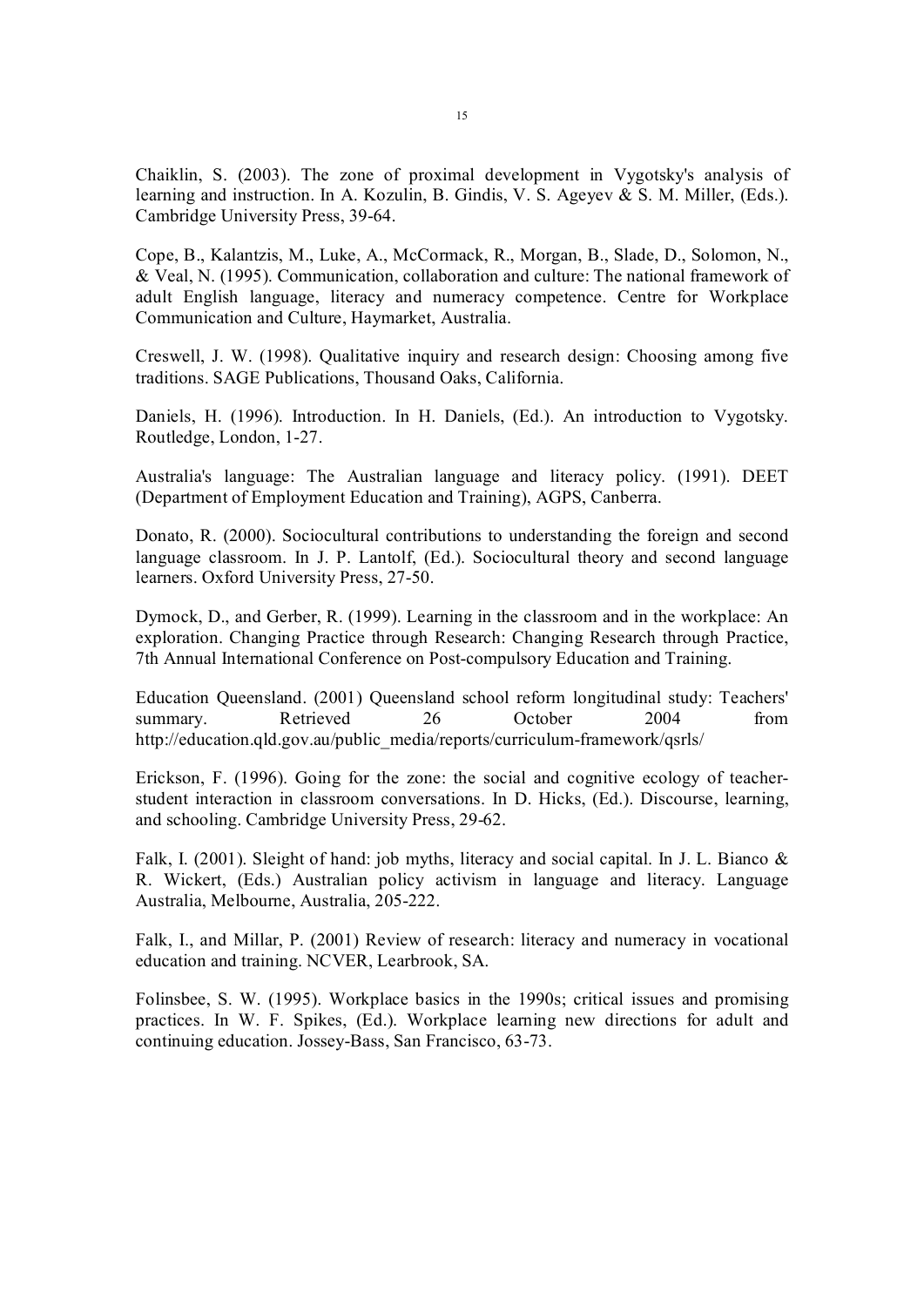Gallimore, R., and Tharp, R. J. (1994). Teaching mind in society: teaching, schooling, and literate discourse. In L. C. Moll, (Ed.). Vygotsky and education: Instructional implications and applications of sociocultural psychology. University of Cambridge Press, 175 – 205.

Gindis, B. (2003). Remediation through education: sociocultural theory and children with special needs. In A. Kozulin, B. Gindis, V. S. Ageyev & S. M. Miller, (Eds.). Vygotsky's educational theory in cultural context. Cambridge University Press, 200-221.

Gowen, S. G. (1992). The politics of workplace literacy: A case study. Teachers College Press, New York.

Gowen, S.G. (2001). The nature and use of text in the workplace: a cross-case comparison. In P. Freebody, S. Muspratt & B. Dwyer, (Eds.). Difference, silences, and textual practice: studies in critical literacy. Hampton Press, Cresskill, N.J, 323-337.

Kell, M. F. (1997). Another chance! The application of Vygotsky's theories of language and learning to non-literate adolescents acquisition of literacy. Unpublished masters thesis. James Cook University of North Queensland, Townsville.

Kell, M. F. (2005). Learning by experience: Reconstructing the literacy engagement of nine men who self report literacy difficulties. Unpublished doctoral thesis. University of Western Sydney.

Kell, P. (2000, February). [Electronic version]. The changing phases of adult literacy in Australia over 50 years February). Literacy Link. Retrieved July 25, 2000 from http://www.acal.edu/LLFeb00.htm/#chri

Kell, P. (1998). From the billabong to the mainstream? A teachers' guide to Australian training and literacy policy developments 1974 1998. Research into Practice Series, Number 6. The National Languages and Literacy Institute of Australia, Melbourne.

Kozulin, A., Gindis, B., Ageyev, V. S., & Miller, S. M. (2003). Introduction. In A. Kozulin, B. Gindis, V. S. Ageyev & S. M. Miller, (Eds.). Vygotsky's educational theory in cultural context. Cambridge University Press, 1-11.

Lincoln, Y. S., & Guba, E. G. (1985). Naturalistic inquiry. SAGE Publications, Newbury Park, California.

Lingard, B., Hayes, D., Martin, M., & Christie, P. (2003). Leading learning: making hope practical in school. Professional Learning Series. Open University Press, Milton Keynes.

Lo Bianco, J. (2001). From policy to anti-policy: How fear of language rights took policy-making out of community hands. In J. Lo Bianco  $\& R$ . Wickert, (Eds.). Australian policy activism in language and literacy. Language Australia, Melbourne, 1344.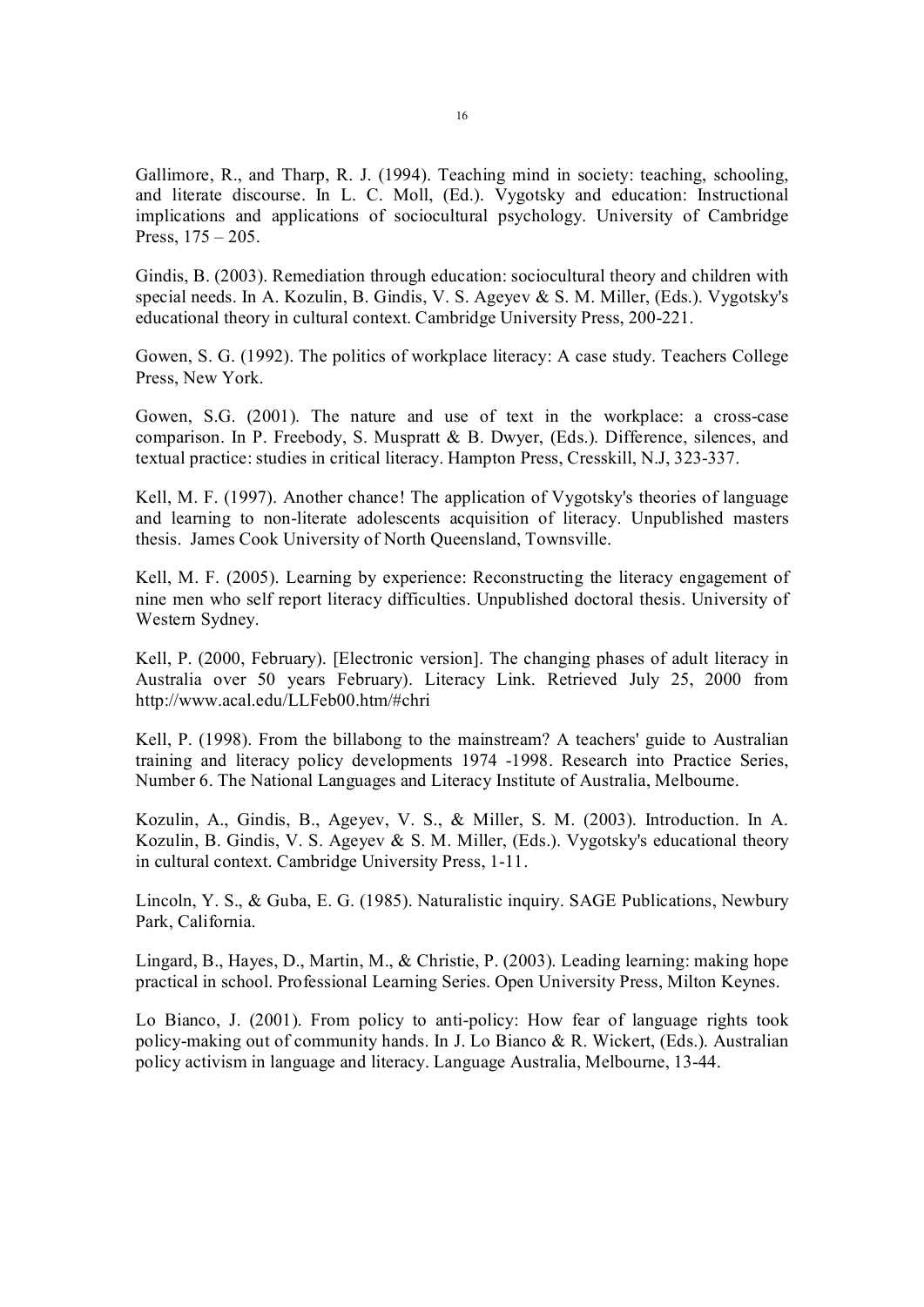McHugh, M., Nevard, J., & Taylor, A. (2001). The melody changes but the dance goes on tracking adult literacy education in Western Australia from 'learning for life' to lifelong learning': Policy impacts on practice 1973-1999. In J. L. Bianco  $\&$  R. Wickert, (Eds.). Australian policy activism in language and literacy. Language Australia. Melbourne, 183-204.

McIntyre, J., & Solomon, N.  $(2000)$ . The policy environment of work-based learning: Globalization, institutions and workplaces. In C. Symes & J. McIntyre, (Eds.). Working Knowledge: The new vocationalism and higher education. SRHE and Open University Press, Buckingham, 84-97,

Miles, M. B. & Huberman, A. M. (1994). Qualitative data analysis: An expanded source book (2nd ed.). SAGE Publications, Thousand Oaks, California.

Morton-Williams, J. (1993). Interviewer approaches. Dartmouth Publishing Company, Aldershot.

Newman, D., Griffin, P., and Cole, M. (1989). The construction zone: Working for cognitive change in the school. Cambridge University Press.

Newmann, F. N. & Associates. (1996). Authentic achievement: Restructuring schools for intellectual quality. Jossey Bass Education Series. San Francisco.

NSW Department of Education and Training. (2003). Quality teaching in NSW public schools: discussion paper. Professional Support and Curriculum Directorate, Sydney.

OECD/Statistics Canada. (1997). Education policy analysis. Organisation for Economic Co-operation and Development, Paris.

Ohta, A. S. (2000). Rethinking interaction in SLA: Developmentally appropriate assistance in the zone of proximal development and the acquisition of L2 grammar. In J. P. Lantolf, (Ed.). Sociocultural theory and second language learning. Oxford University Press, 51-78.

Patton, M. Q. (1980). Qualitative evaluation methods. SAGE Publications, Beverly Hills.

Patton, M. Q. (1987). How to use qualitative methods in evaluation. SAGE Publications, Newbury Park, California.

Robson, C. (2002). Real world research: A resource for social scientists and practitioner researchers (2nd ed.). Blackwell Publishers, Oxford, U.K.

Valsiner, J (2000). Theoretical bases of development and cultural psychology. In J. Valsiner, (Ed.). Culture and human development: an introduction. SAGE Publications, London, 28-48.